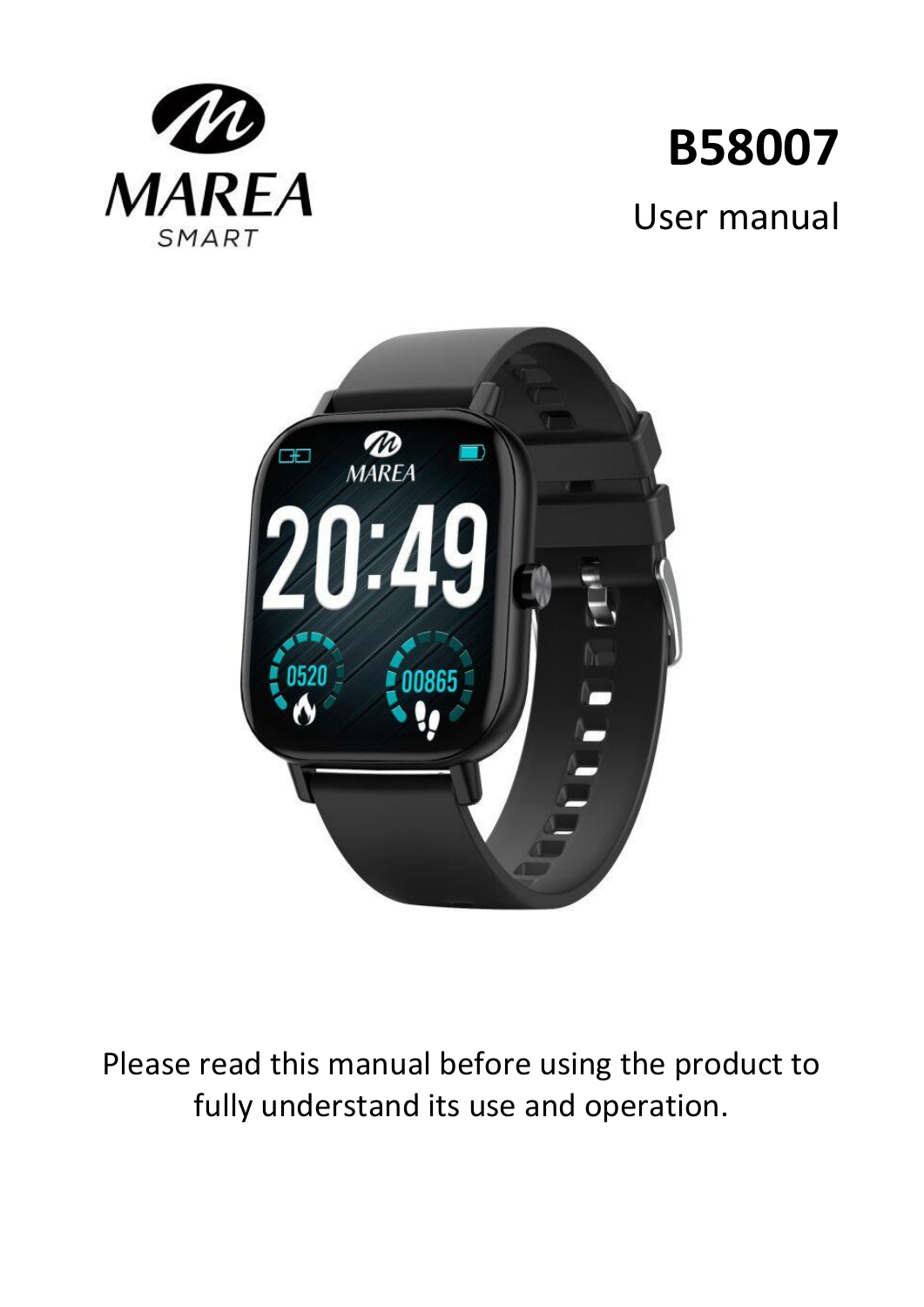# **CAUTION**

- The company reserves the right to modify the contents of this manual without any further notification. Some functions may vary in certain versions of software.
- Please charge this product with the charger provided for no less than 2 hours before using it for the first time.Use only the charger that is included with the product. Make sure that the charger and the smart watch are properly connected while charging. Do not charge if the watch has water (or sweat) to avoid short circuits and damaging the product.
- The two contacts of the charging cable cannot be in contact with a conductor material at the same time, it will cause a short circuit and burn.
- Avoid hitting the smart watch, it could break the glass.
- The waterproof rank is IP68, therefore the smart watch can be used for daily life. But the smart watch cannot be used for diving or be under water for a long time. Furthermore, the smart watch cannot be used in showers / baths with hot water (the water steam can damage it) or in salt water (if it entered the smart watch, it would corrode the internal parts).

#### **System Requirements:**

Android: Android 4.2 or above iPhone: iOS 10.0 or above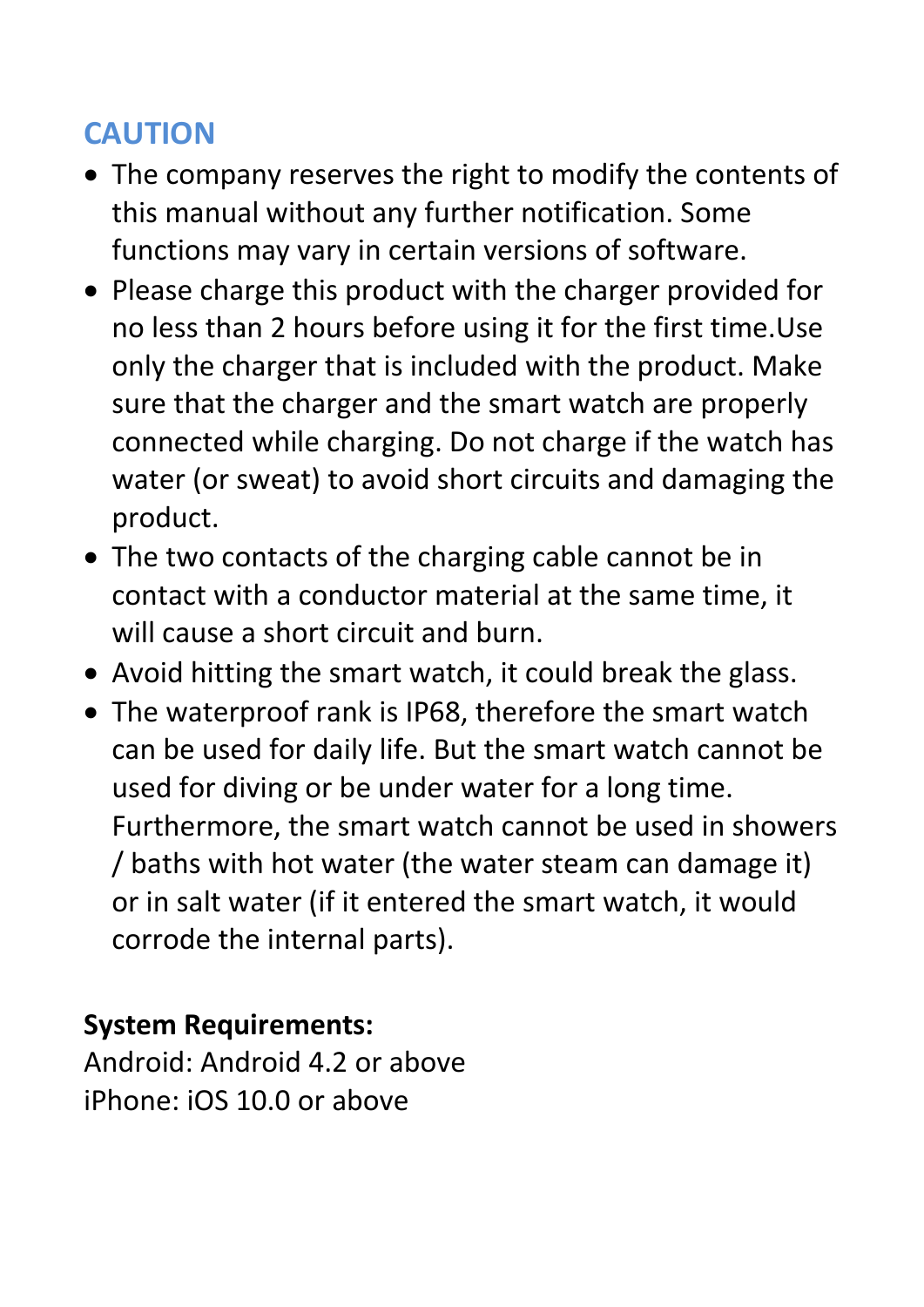# **Download and install the application**

1. Go to our website www.mareasmart.com and find your smart watch model. The model number is found on the back of the smart watch (it starts with "B" and is followed by five digits).

2. Download and install on your phone the official app that corresponds with your smart watch model.

3. Open the app and enable all the permissions that the app requests.

4. Turn on Bluetooth on your phone.

5. Make sure that the smart watch has not been linked directly through Bluetooth to your phone. If so, unlink it.

6. Bind your Marea Smart watch through the app.

## **Notes on linking:**

- Only one smart watch pairing application should be installed on the phone to ensure that the connection with the smart watch is normal. If several applications are connected, they can affect the connection between the watch and the phone. Some Android phones will prompt you that they cannot install the app. Please go to 'settings' of the phone and authorize the 'Unknown source'.
- When the mobile phone requests permissions, click "Allow". On the contrary, you may not receive notifications, scan QR codes, open the remote camera or use other functions. These permissions do not affect the flow of the phone or other information on the phone.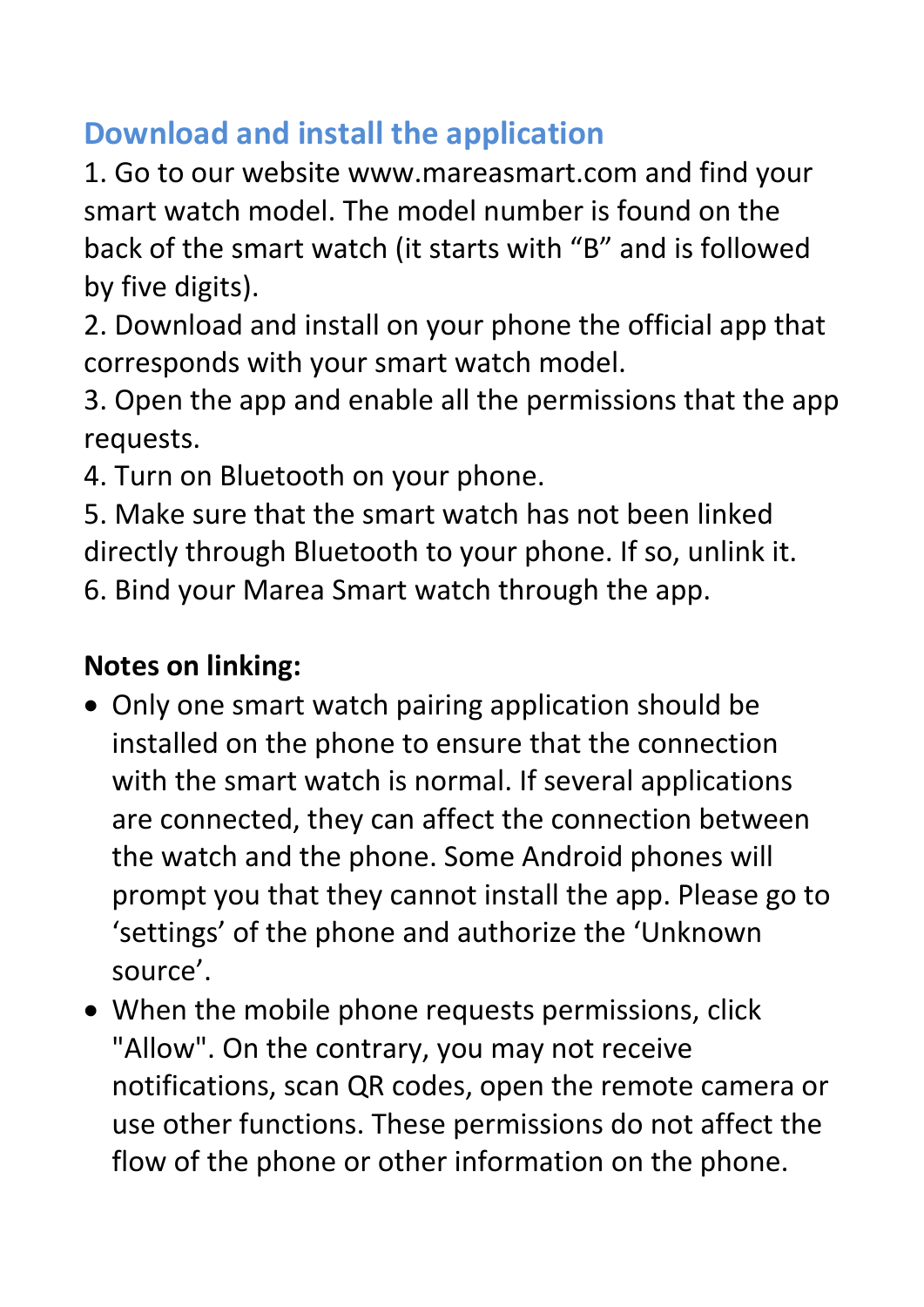- Some Android phones may accidentally close the app when cleaning the applications. Please keep the app running in the background. To turn on this function on your phone: open the phone settings - application management - official application - rights management backstage management - select background running. The setting method may be different due to different mobile phone versions and models.
- For iPhone: if the phone is in standby or hibernation mode for a long time (for example, the phone has not been in use for 2 hours or more and the screen is off), the application will be closed by the iOS system , so the application and the watch will be disconnected and the application functions will not be available. Re-activate the phone and it will automatically reconnect.



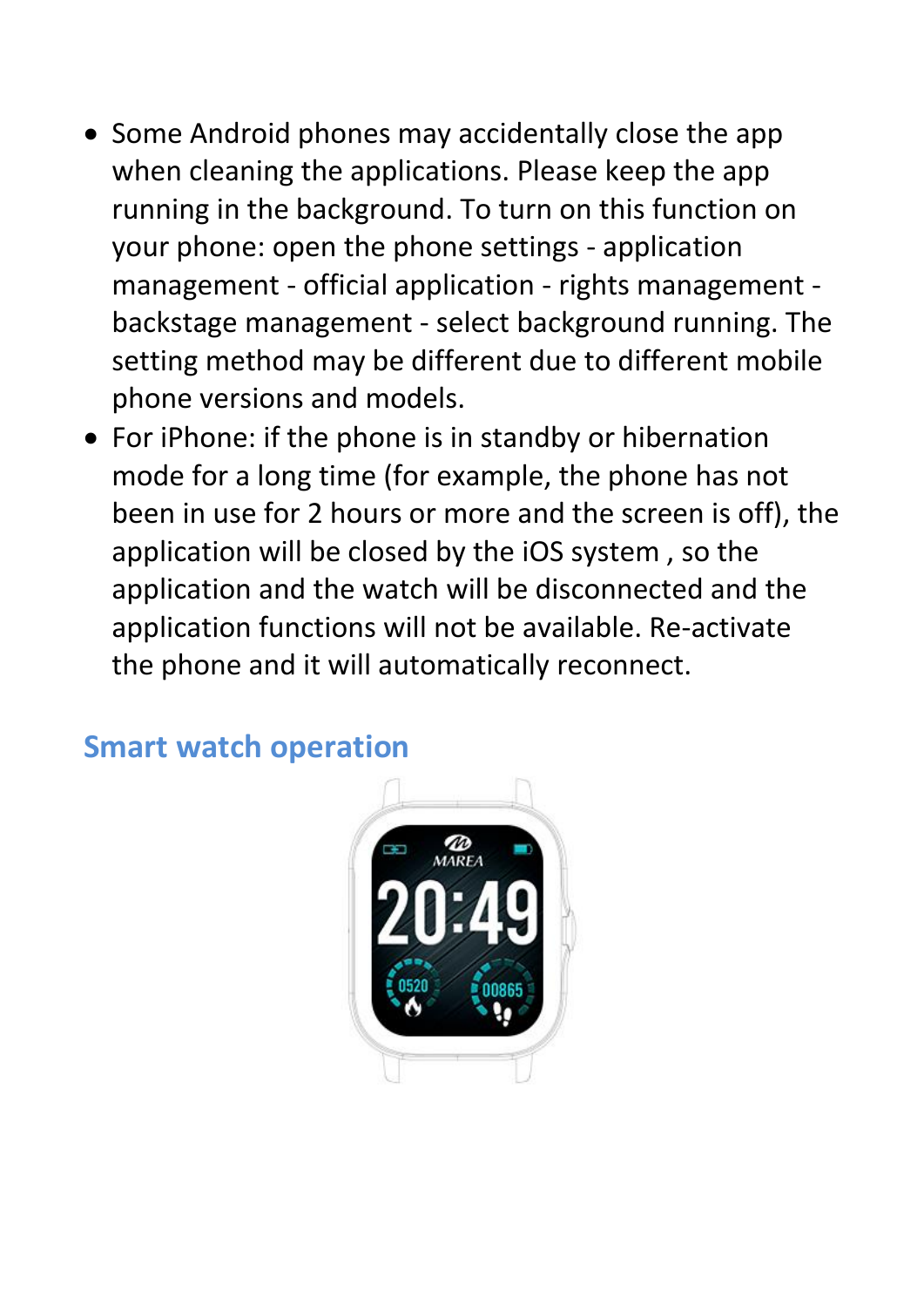# **Turn on/off**

Press and hold the side button for 3 seconds to turn on the smart watch; short press the side button to activate the watch when in standbymode.

Press and hold the side button for 3 seconds to turn off the smart watch.

## **Charger**

When charging, the charger must contact the charge port on the back of the case's watch as shown:



# **Button and screen operation**

From the home screen on the smart watch:

- Swipe down to see the status bar. It shows the connection status and battery, and includes quick access to some functions (brightness control, weather, find phone, settings, chronograph and info about smart watch).
- Swipe up to enter the main menu.
- Swipe right to enter the message interface.
- Swipe left to enter the shortcut menu. It includes exercise data (swipe up to view the number of steps,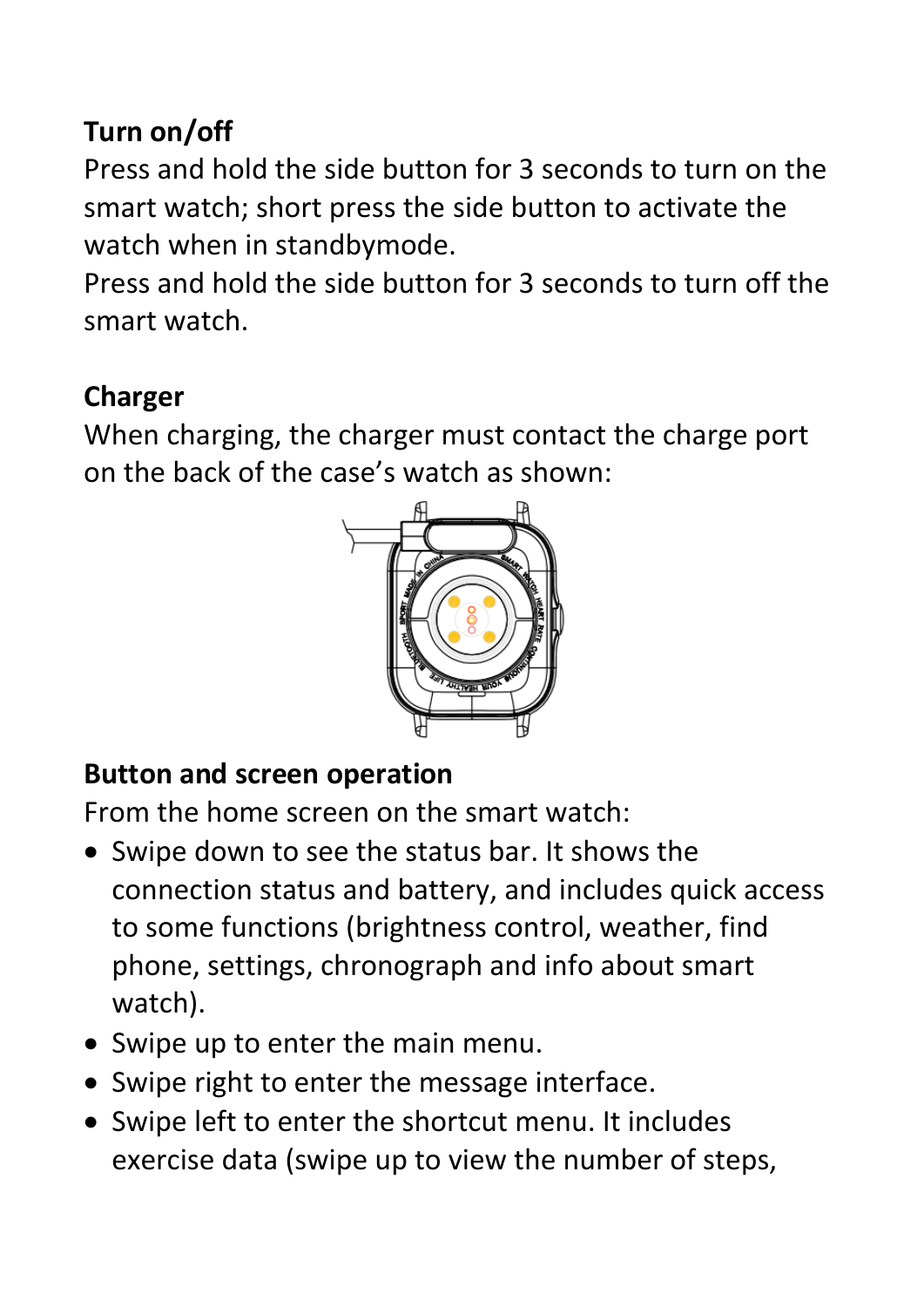distance, and calorie consumption of the day), heart rate monitor and sleep monitor.

#### **Return**

From any function, swipe right to return to the previous menu or short press the side button to return to the home screen.

#### **Home screen selection**

Long press the home screen to enter the selection interface, swipe right / left to see all available options. Click on the desired screen to make it your home screen. On the app you can download other predesigned home screens as well as select an image saved on the phone to set as your home screen.

# **Main functions in Smart watch**

The main menu includes the following functions:



#### **Messages**

Shows the last 10 messages / notifications. The phone and the watch must be linked and within the Bluetooth range. Slide to the bottom and press the delete icon to clear all message records. The last notification received will replace the oldest one. On the app you can select what type of notifications you want to receive on the smart watch.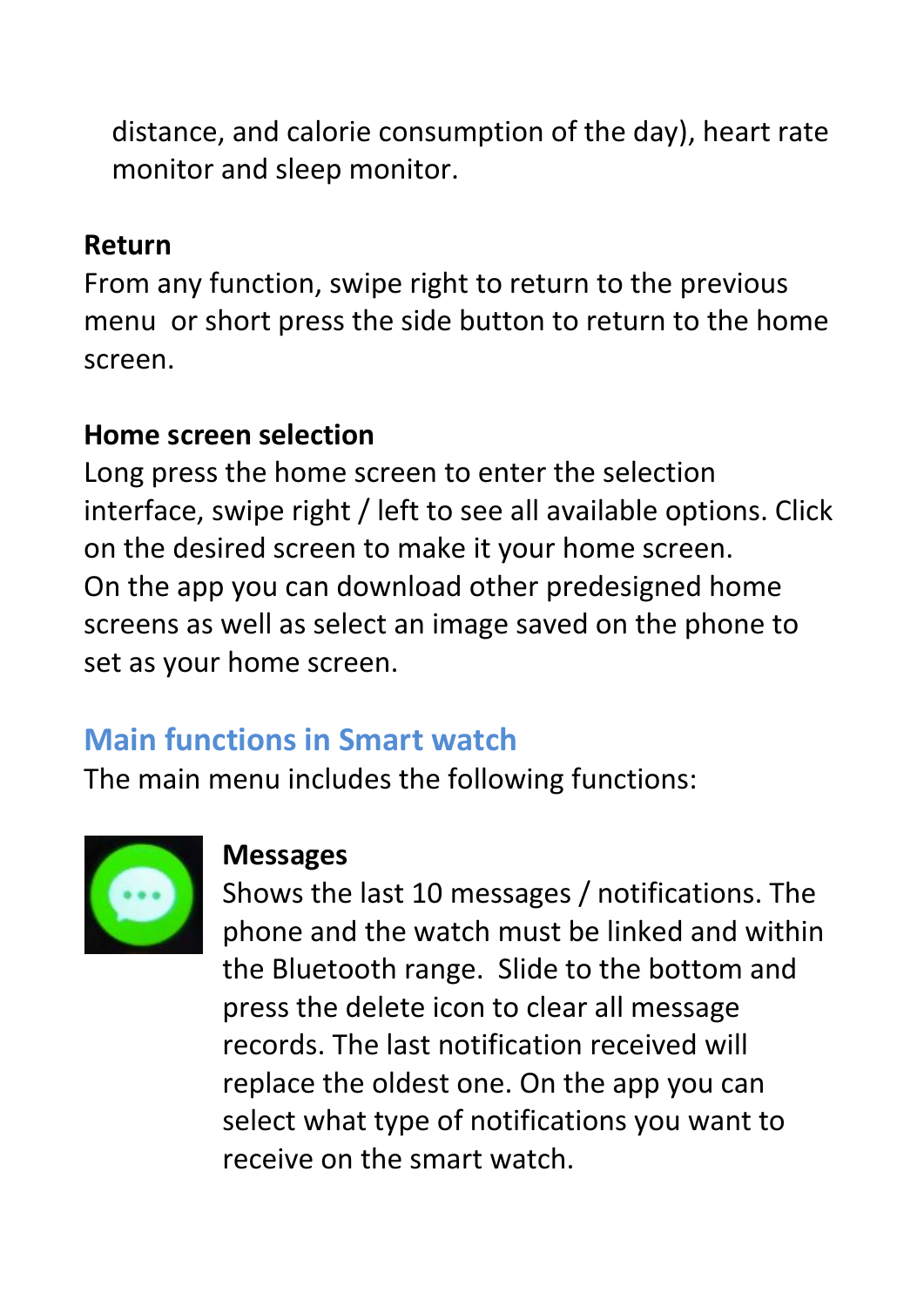

#### **Data**

Shows the steps taken, the distance traveled and the calories consumed on the current day. Slide up to see hourly graphs. The data is cleared at 00:00 every day. You can check the historical data on the app.



# **Motion**

Includes different sport modes: walking, running, cycling, skipping rope, badminton, basketball, football.

Select the corresponding exercise mode, click on the start button to begin the recording and the pause icon to pause the exercise. Click on the end button to end the exercise and save the data. The exercise data can be saved when the exercise time is longer than 1 minute (if not, it will prompt "Too little data to save"). On the app you can check the historical data.



#### **Heart Rate**

Upon entering the function, the heart rate measurement will start automatically. Wait about 10-20 seconds for the measurement to finish and the result will be displayed. The data will be saved in more detail on the app.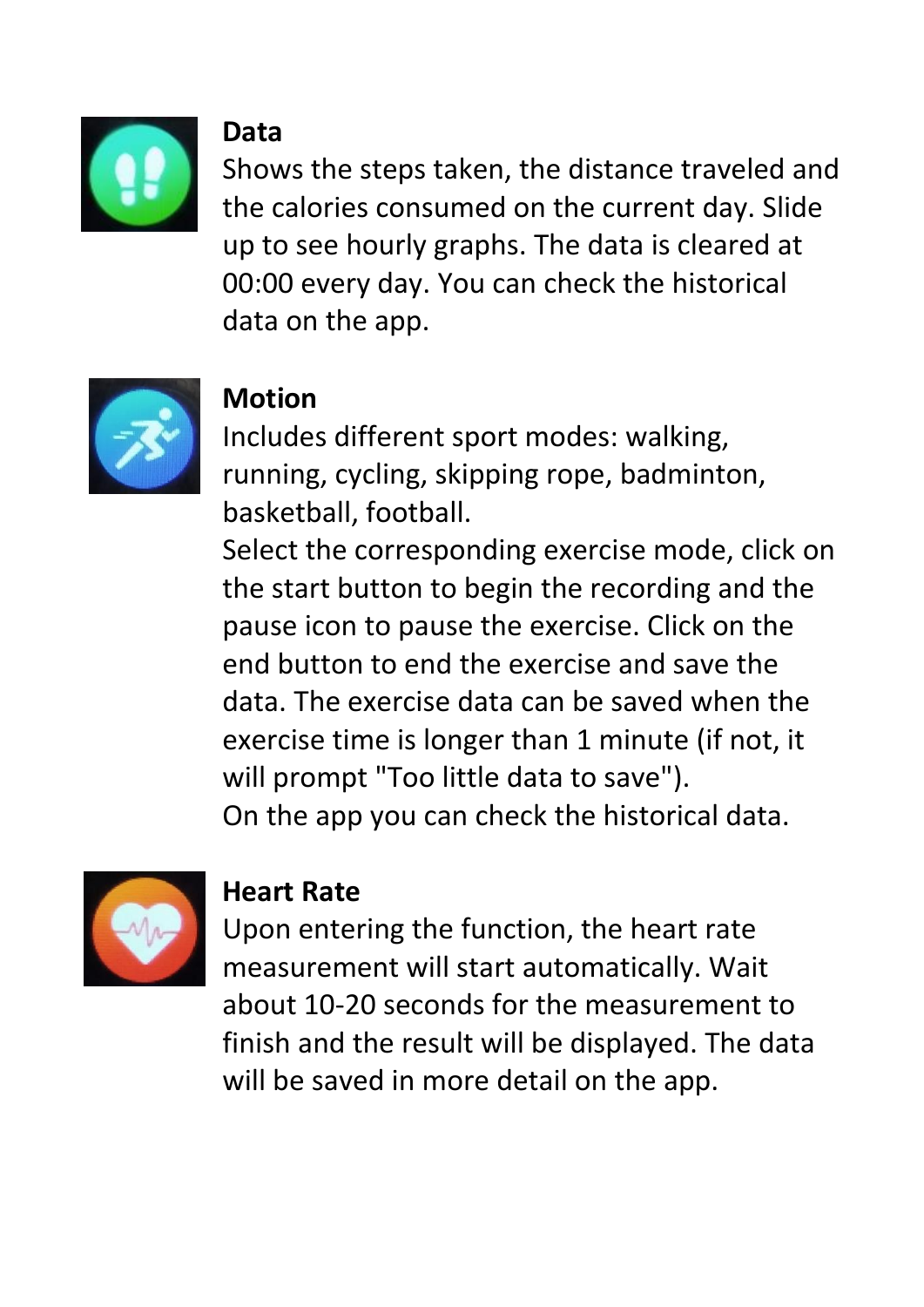

# **ECG**

Enter the ECG menu on the app and then enter the ECG function on the smart watch. Wait for a while for the measurement to finish and the data will be saved on the app. The phone and the watch must be linked and within the Bluetooth range.



#### **Blood Pressure**

Upon entering the function, the blood pressure measurement will start automatically. Wait about 10-20 seconds for the measurement to finish and the result will be displayed. The data will be saved in more detail on the app.



## **Blood Oxygen**

Upon entering the function, the blood oxygen measurement will start automatically. Wait about 10-20 seconds for the measurement to finish and the result will be displayed. The data will be saved in more detail on the app.

## **Notes on health functions:**

• The heart rate, blood pressure, and blood oxygen functions require the watch and arm to be in contact, and the watch should not be too tight or too loose. The test can be inaccurate if it is too tight because it will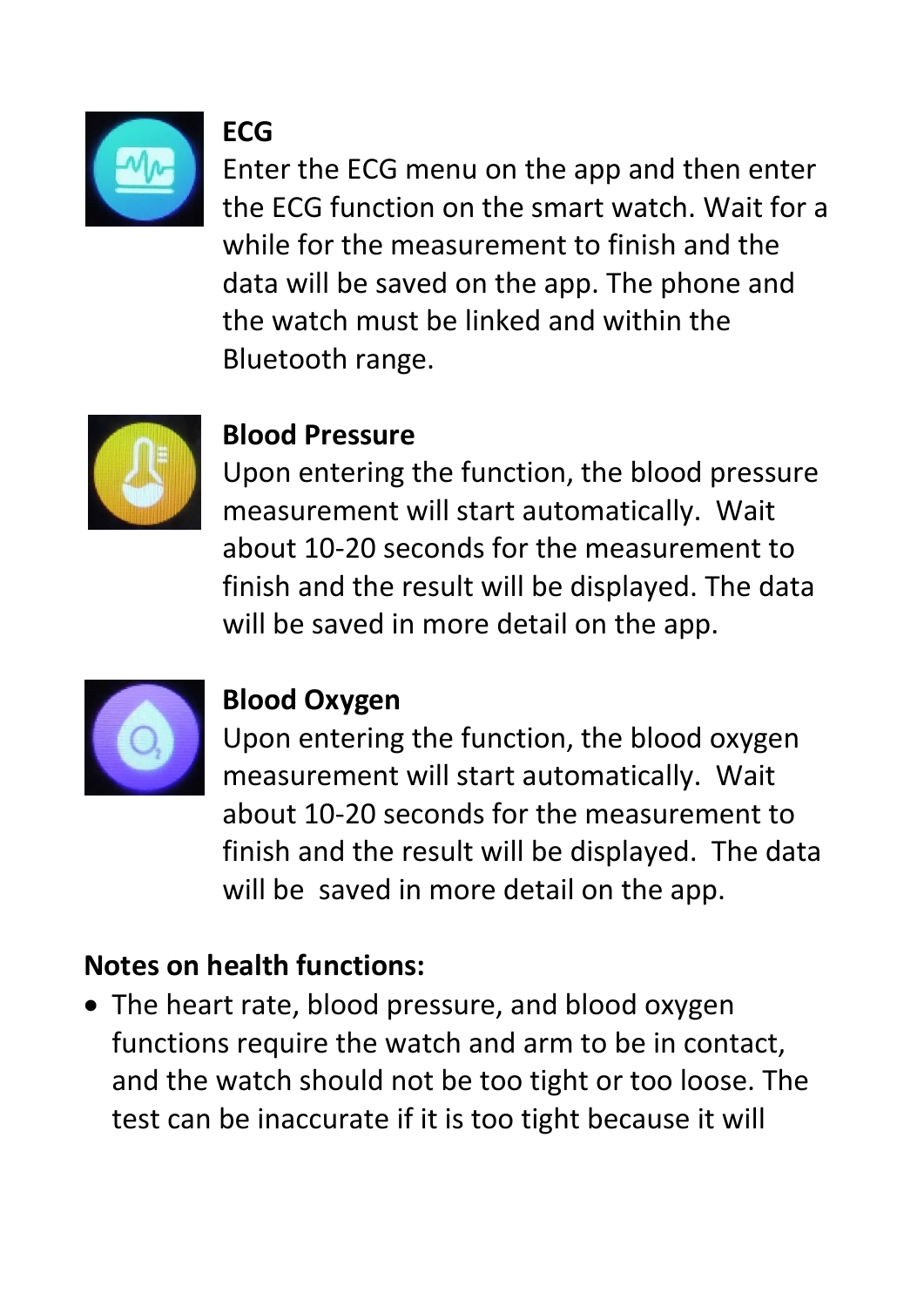affect blood flow, and if it is too loose because it will affect the monitoring of the heart rate sensor.

• The results of the smart watch measurements are only indicative and cannot substitute in any case for any medical test. Please follow your doctor's instructions and do not rely solely on these results for an evaluation.



## **Music remote control**

Displays buttons to play / pause and skip to previous or next song, to remotely control the music playing on the paired phone. The phone and the watch must be linked and within the Bluetooth range.



#### **Sleep Monitor**

If you have worn the watch during the previous night, it shows the total sleep time of last night, as well as light and deep sleep times. You can check the historical data on the app. Sleep monitoring time period: from 18:00 to 10:00 the next day.



## **Stopwatch**

Click on the start icon to start the count. When the time is paused, click the reset icon to reset to  $\overline{0}$ .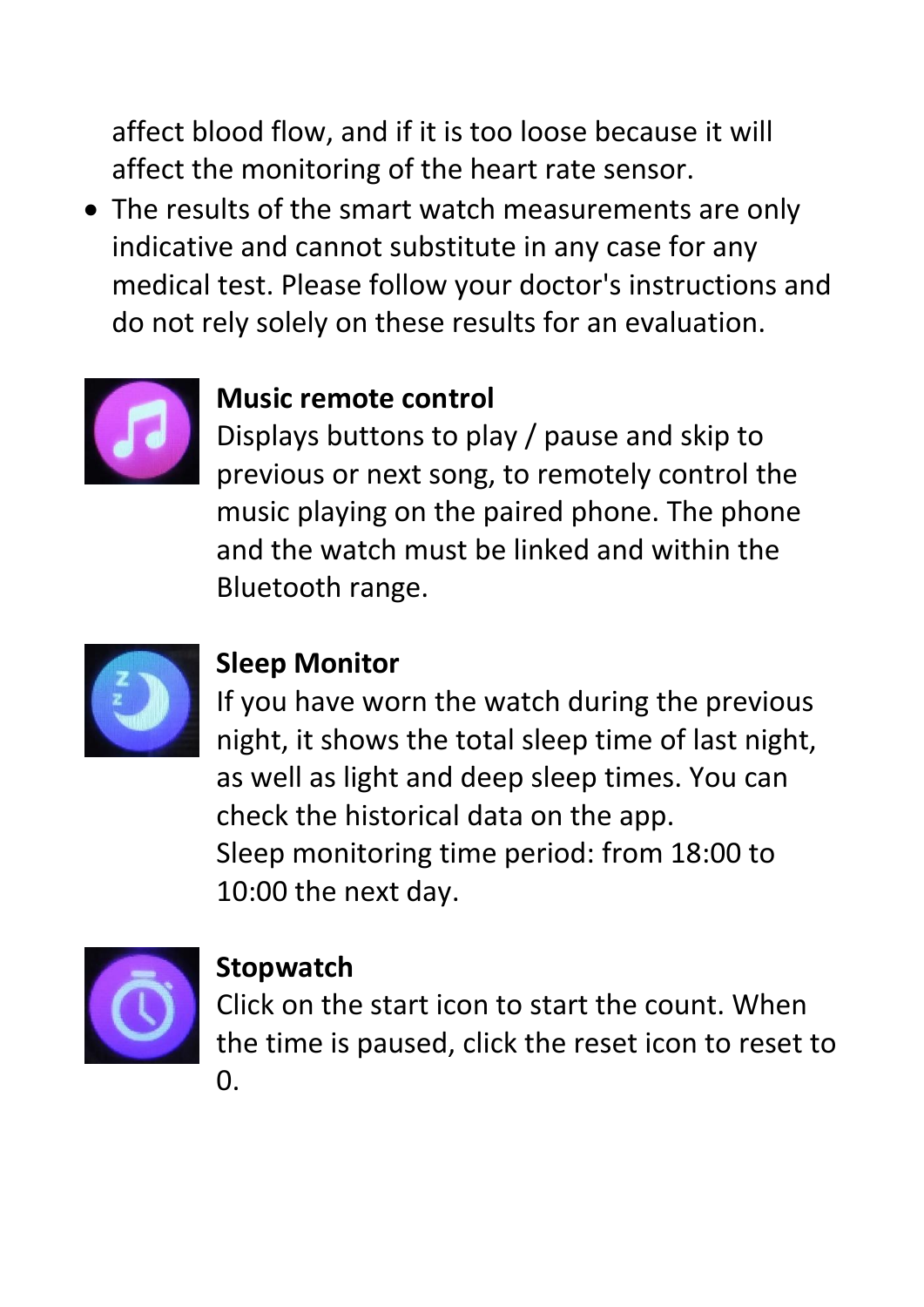

#### **Weather**

Displays the current weather and temperature. The phone and the watch must be linked so the watch can receive the weather info from the phone.



## **Find phone**

The paired phone will ring so you can find it. The phone and the watch must be linked and within the Bluetooth range.



## **Meteorology**

Displays the day's ultraviolet (UV), atmospheric pressure, and altitude conditions.



# **Breathing**

There are three modes of breathing monitoring: slow, moderate, and fast. The time of the measurement can be set to 1, 2 or 3 minutes.



#### **Massager**

Click the green button to start the massage (vibration) and the red button to stop it.



#### **Female assistant**

Shows the status of women's menstrual period. On the app you can set and check the latest month end time, the menstrual period length,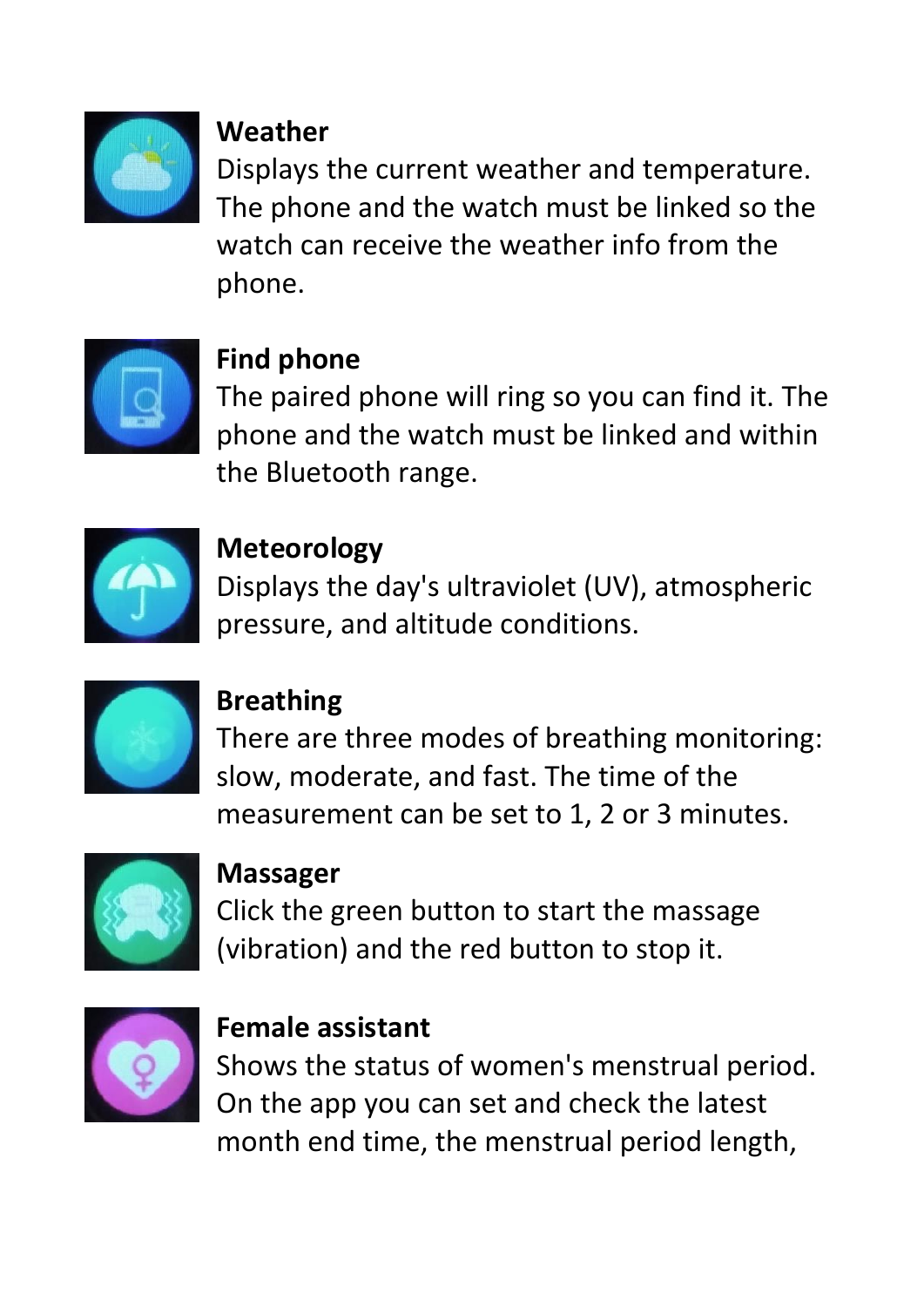and the number of days between menstrual periods.



## **Settings**

- **Languages**: English, Spanish, French, Italian, German, Russian, Portuguese, Chinese, Japanese
- **Home screen selection:** Click on the desired screen to make it your home screen. On the app you can download other predesigned home screens as well as select an image saved on the phone to set as your home screen.
- **Screen on time**: Select the time that the screen is on before entering the standby mode.
- **Vibration intensity**: Select the intensity of the vibration of the smart watch.
- **Restore factory settings**: Resets the smart watch to factory settings (click "√" to confirm or "×" to exit). This function will erase all the data saved on the smart watch.



## **Menu style**

There are 3 main menu styles to choose from.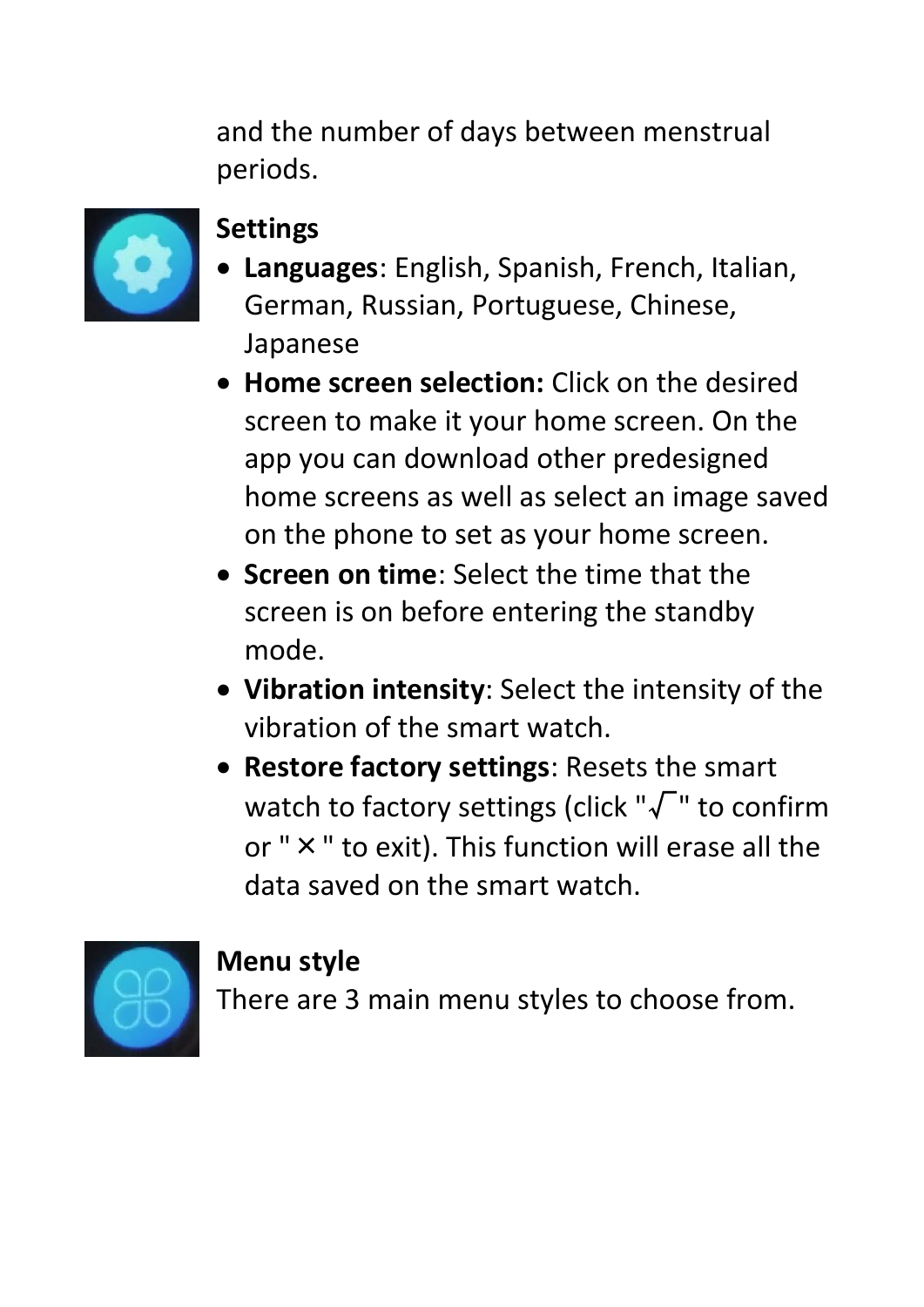**Main functions on the app** (they can only be used if the smart watch is linked)

#### **Notifications**

Activate notifications for each of the apps you want to receive notifications from on your watch. When the phone receives incoming calls, text messages or new notifications from the activated apps, these notifications are received on the smart watch as well. The last 10 messages / notifications can be viewed in the message interface on the smart watch.

#### **Data synchronization**

If the watch is successfully linked to the app, click to synchronize the lastest data from the watch to the app.

# **Dial Setting**

It includes a wide gallery of home screens that can be downloaded to the smart watch, as well as the possibility of customizing your own home screen using an image saved on the phone (or taking a photo with the phone's camera).

#### **Reminders**

When a reminder is activated and the time has come for it to go off, the smart watch will vibrate and / or turn on the screen to show the corresponding icon. You can set different types of reminders: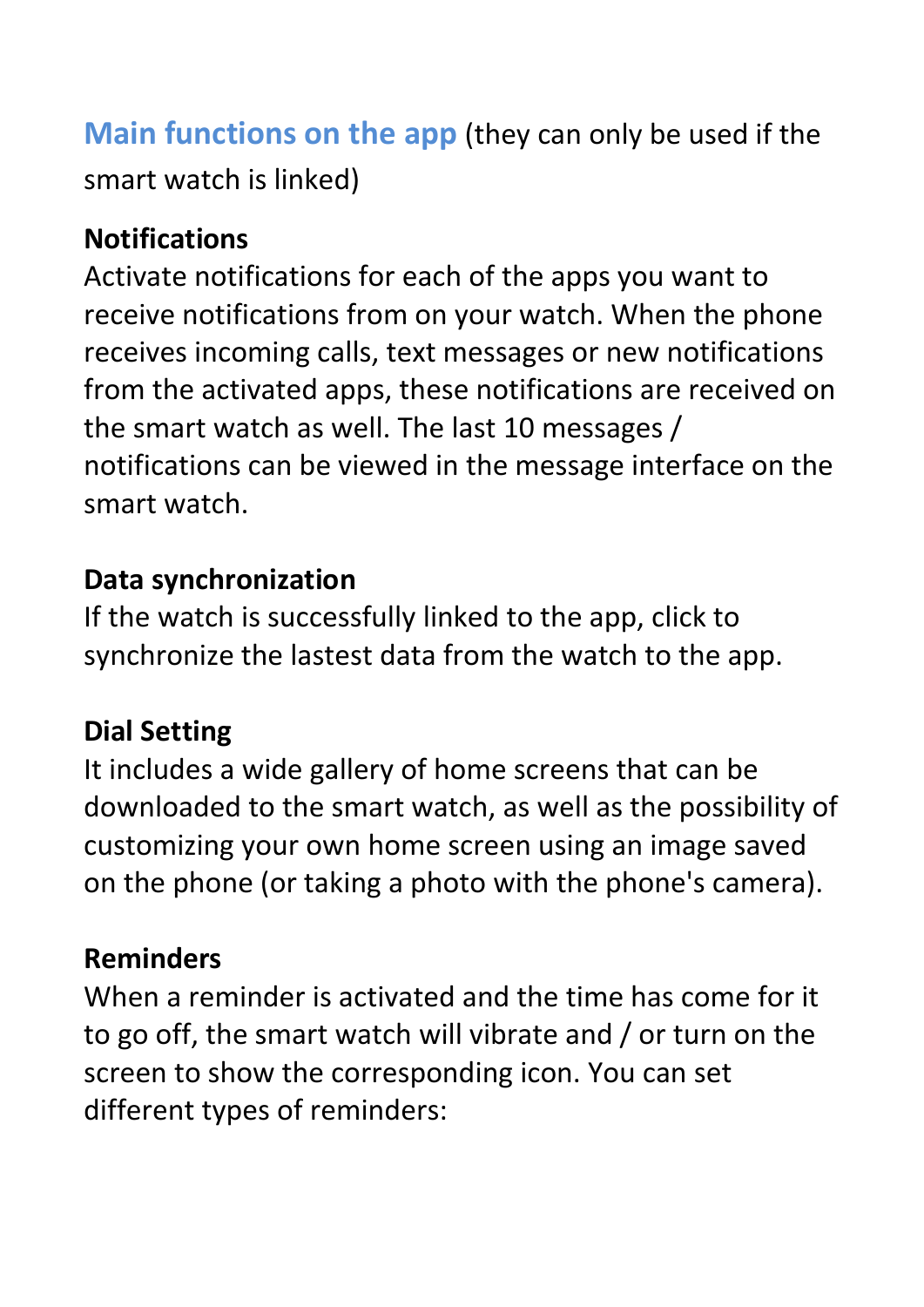- **Sedentary reminder:** when you have been in the same position for a long time, it reminds you to get up and move.
- **Drink water reminder:** it reminds you to drink water throughout the day.
- **Alarm clock: y**ou can set up to 5 alarms.

#### **Do not disturb mode**

You can set a time interval in which the smart watch will not receive notifications.

#### **Raise wrist to turn on screen**

If this function is activated, the smart watch's screen will turn on when you lift your wrist.

## **Camera remote control**

The camera on the phone will open. Tap the camera icon on the smart watch and the phone will take a photo. The photo will be saved in the phone's gallery.

Note: When the camera usage request appears, select "Allow".

## **Female assistant**

You can set and check the latest month end time, the menstrual period length, and the number of days between menstrual periods.